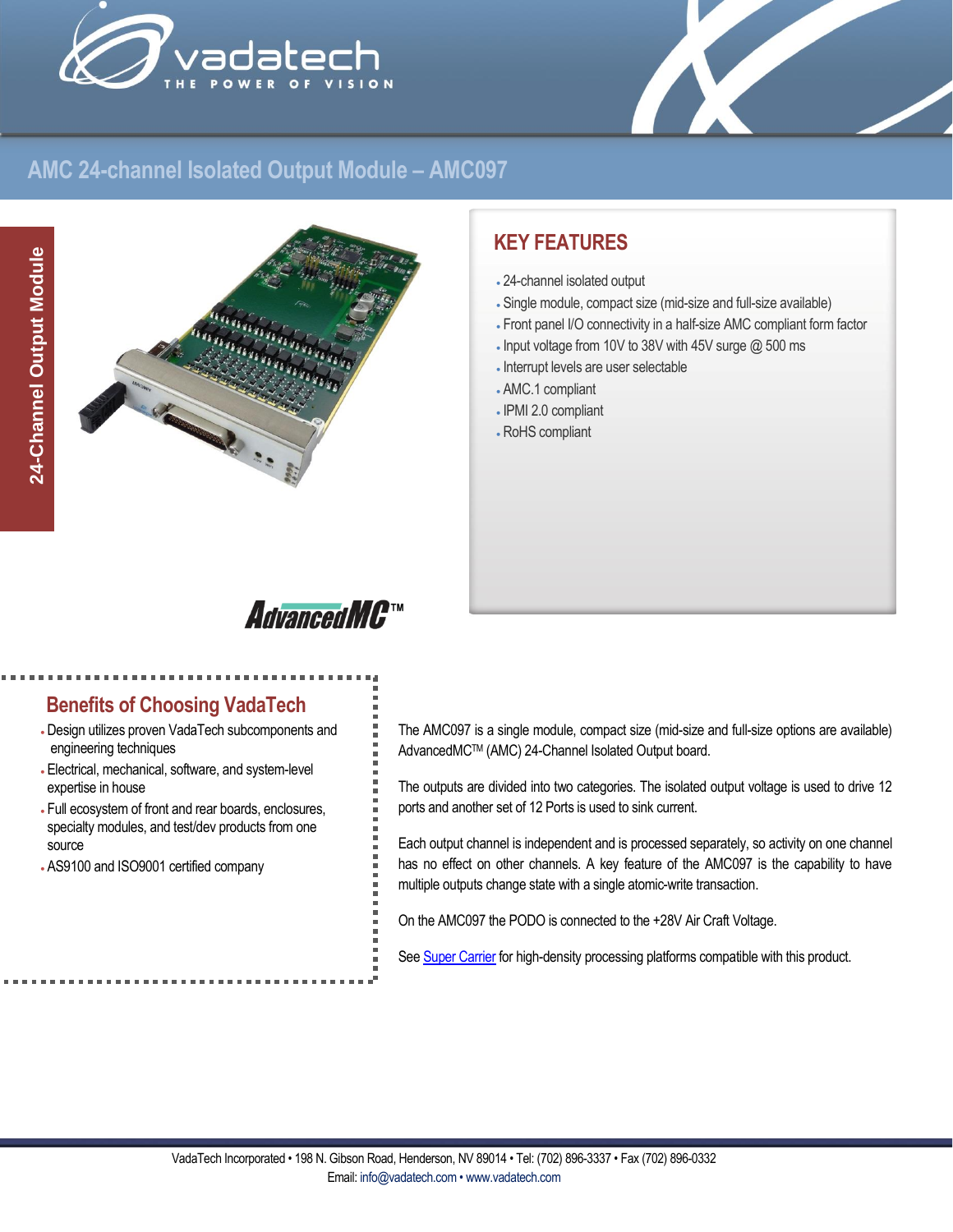# **AMC 24-channel Isolated Output Module – AMC097**

### **INTEGRATION SERVICES AND APPLICATION-READY PLATFORMS**

VadaTech has a full ecosystem of ATCA and MTCA products including chassis platforms, shelf managers, AMC modules, Switch and Payload Boards, Rear Transition Modules (RTM), Power Modules, and more. The company also offers integration services as well as pre-configured Application-Ready Platforms. Please contact VadaTech Sales for more information.

# **BLOCK DIAGRAM**



**Figure 1: Block Diagram**

## **FRONT PANEL**



**Figure 2: Front Panel**

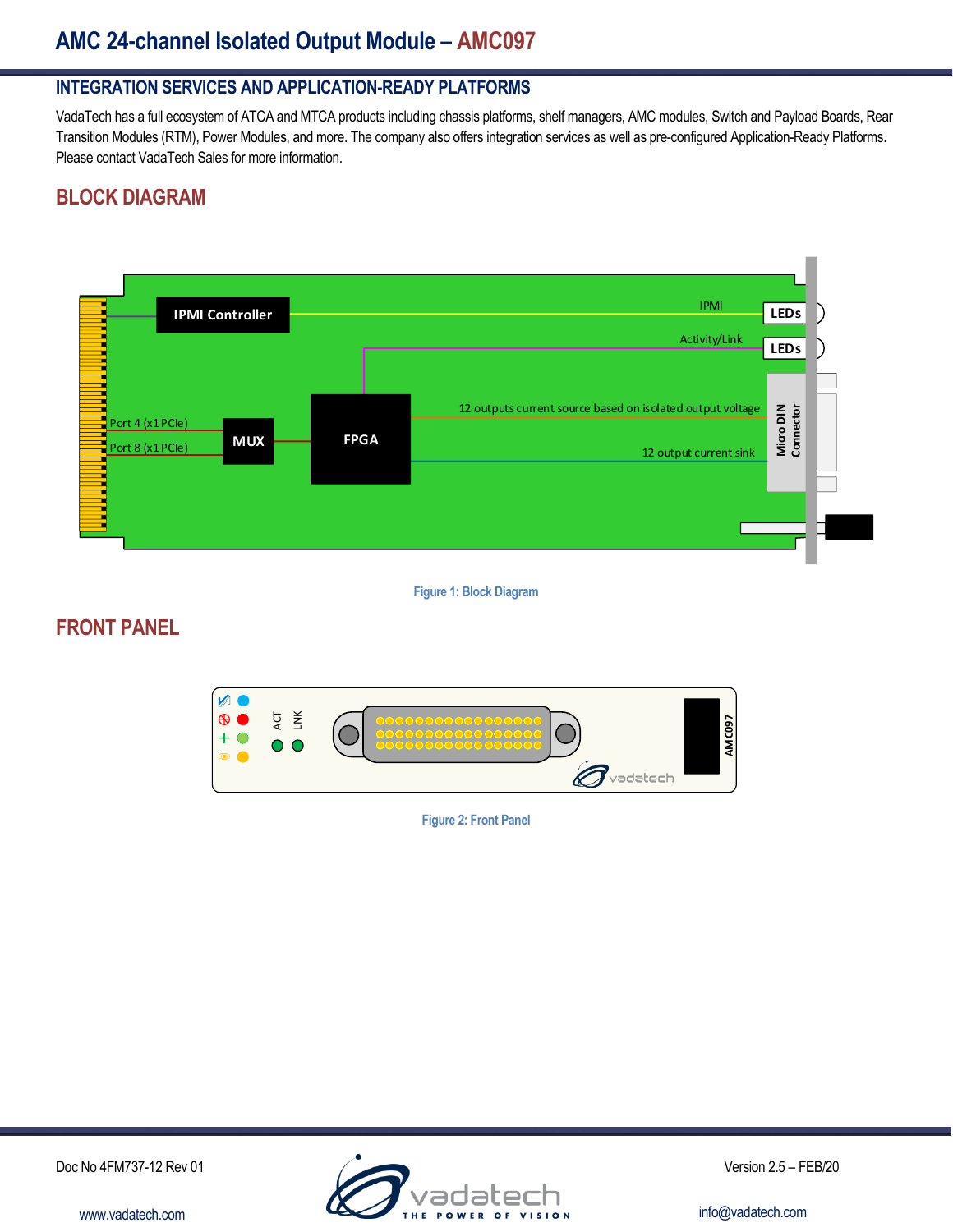# **SPECIFICATIONS**

| <b>Architecture</b>                        |                                                                                                                                                                                                                                                                                                                            |                                                                                                                                                                     |
|--------------------------------------------|----------------------------------------------------------------------------------------------------------------------------------------------------------------------------------------------------------------------------------------------------------------------------------------------------------------------------|---------------------------------------------------------------------------------------------------------------------------------------------------------------------|
| <b>Physical</b>                            | <b>Dimensions</b>                                                                                                                                                                                                                                                                                                          | Width: 2.89" (73.5 mm)                                                                                                                                              |
|                                            |                                                                                                                                                                                                                                                                                                                            | Depth 7.11" (180.6 mm)                                                                                                                                              |
|                                            |                                                                                                                                                                                                                                                                                                                            | Single module, compact size (mid and full size options available)                                                                                                   |
| <b>Type</b>                                | <b>AMC Input</b>                                                                                                                                                                                                                                                                                                           | 24 outputs: Twelve outputs current source based on isolated output voltage, Twelve<br>outputs current sink. Multiple outputs will change state with a single write. |
| <b>Standards</b>                           |                                                                                                                                                                                                                                                                                                                            |                                                                                                                                                                     |
| <b>AMC</b>                                 | <b>Type</b>                                                                                                                                                                                                                                                                                                                | AMC.0 and AMC.1                                                                                                                                                     |
| <b>Module Management</b>                   | <b>IPMI</b>                                                                                                                                                                                                                                                                                                                | IPMI v2.0                                                                                                                                                           |
| <b>PCle</b>                                | Lanes                                                                                                                                                                                                                                                                                                                      | x4                                                                                                                                                                  |
| <b>Configuration</b>                       |                                                                                                                                                                                                                                                                                                                            |                                                                                                                                                                     |
| <b>Power</b>                               | AMC097                                                                                                                                                                                                                                                                                                                     | 3W                                                                                                                                                                  |
| <b>Environmental</b>                       | Temperature                                                                                                                                                                                                                                                                                                                | Operating temperature: -5° to 45°C (55°C for limited time, performance restrictions<br>may apply), (See environmental spec sheet)                                   |
|                                            |                                                                                                                                                                                                                                                                                                                            | Storage Temperature: -40° to +85°C                                                                                                                                  |
|                                            | Vibration                                                                                                                                                                                                                                                                                                                  | Operating 9.8 m/s <sup>2</sup> (1G), 5 to 500 Hz on each axis                                                                                                       |
|                                            | Shock                                                                                                                                                                                                                                                                                                                      | Operating 30Gs each axis                                                                                                                                            |
|                                            | <b>Relative Humidity</b>                                                                                                                                                                                                                                                                                                   | 5 to 95%, non-condensing                                                                                                                                            |
| <b>Front Panel</b>                         | Interface Connectors                                                                                                                                                                                                                                                                                                       | 51-pin Micro DIN connector                                                                                                                                          |
|                                            | <b>LEDs</b>                                                                                                                                                                                                                                                                                                                | IPMI management control                                                                                                                                             |
|                                            |                                                                                                                                                                                                                                                                                                                            | Activity/Link/Status LEDs                                                                                                                                           |
|                                            | Mechanical                                                                                                                                                                                                                                                                                                                 | Hot-swap ejector handle                                                                                                                                             |
| <b>Software Support</b>                    | <b>Operating System</b>                                                                                                                                                                                                                                                                                                    | Independent                                                                                                                                                         |
| <b>Other</b>                               |                                                                                                                                                                                                                                                                                                                            |                                                                                                                                                                     |
| <b>MTBF</b>                                | MIL Hand book 217-F@ 242,000 hrs                                                                                                                                                                                                                                                                                           |                                                                                                                                                                     |
| <b>Certifications</b>                      | Designed to meet FCC, CE and UL certifications, where applicable                                                                                                                                                                                                                                                           |                                                                                                                                                                     |
| <b>Standards</b>                           | VadaTech is certified to both the ISO9001:2015 and AS9100D standards                                                                                                                                                                                                                                                       |                                                                                                                                                                     |
| <b>Warranty</b>                            | Two (2) years, see VadaTech Terms and Conditions                                                                                                                                                                                                                                                                           |                                                                                                                                                                     |
| <b>Trademarks and</b><br><b>Disclaimer</b> | The VadaTech logo is a registered trademark of VadaTech, Inc. Other registered trademarks are the property of<br>their respective owners. AdvancedTCA™ and the AdvancedMC™ logo are trademarks of the PCI Industrial<br>Computers Manufacturers Group. All rights reserved. Specification subject to change without notice |                                                                                                                                                                     |